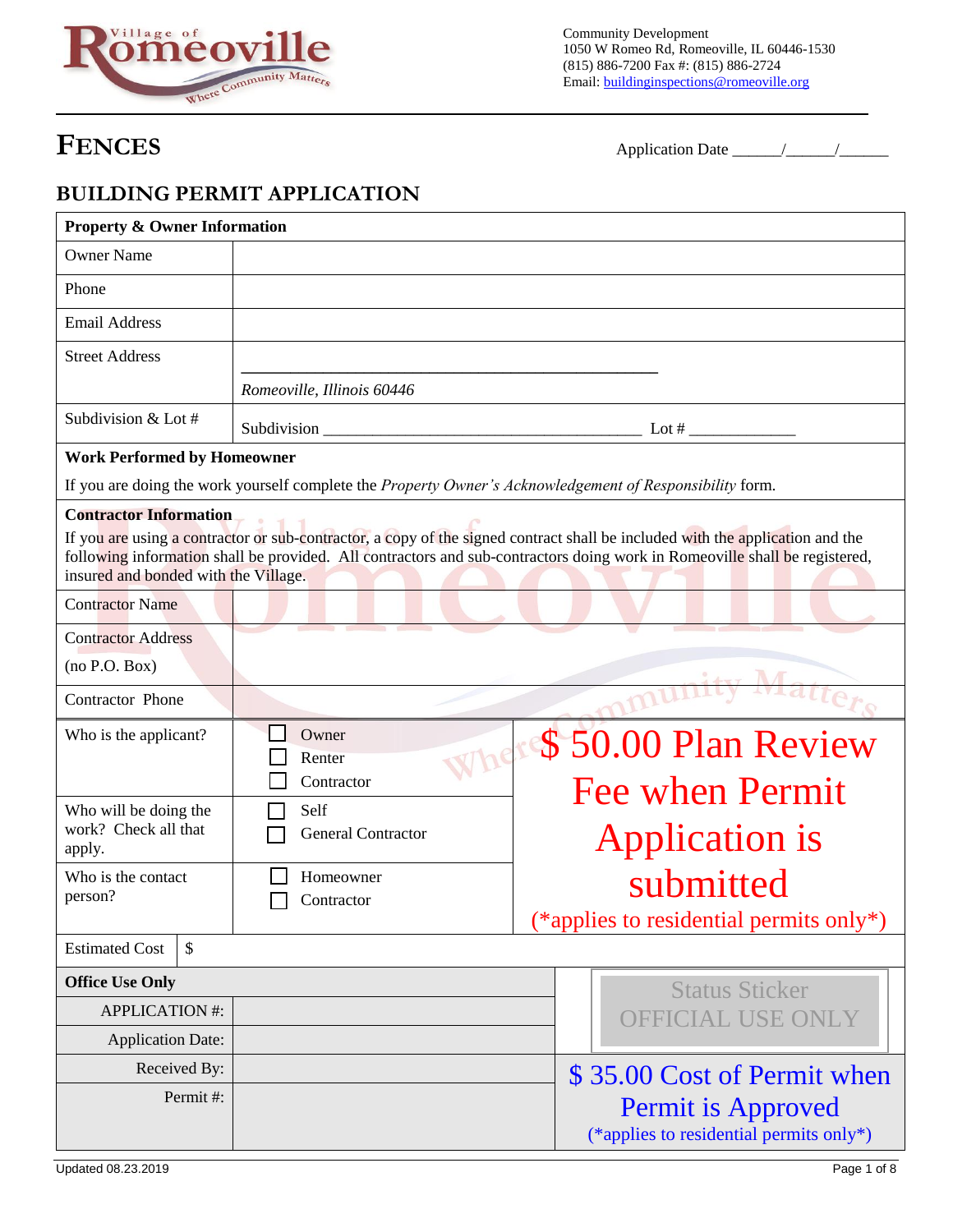The Village of Romeoville has codes that guide the style, height, and location of fences. Use this form and checklist as you plan your fence to ensure that you include all information needed to review your application.

Please note that this form is designed to assist you in submitting an application for a fence. It addresses the most common questions asked by residents. Please refer to the Village's Code of Ordinances for more detailed specifications.

### **Site Requirements**

| Requirement                                                                                                                                                                                                                                                                                                                                                                                                                                                                                                                                           | Fill in the blanks.                                                     | <b>Office</b><br><b>Use</b> |
|-------------------------------------------------------------------------------------------------------------------------------------------------------------------------------------------------------------------------------------------------------------------------------------------------------------------------------------------------------------------------------------------------------------------------------------------------------------------------------------------------------------------------------------------------------|-------------------------------------------------------------------------|-----------------------------|
| You shall submit a Plat of Survey or scaled plot plan which shows all<br>structures on the lot, including the home, decks, porches, sheds, garages,<br>pools, gazebos, property lines, easements, etc. The structures shall be<br>drawn to scale, labeled, and dimensioned.                                                                                                                                                                                                                                                                           | Are all structures, property lines, and<br>easements of any kind shown? |                             |
| The proposed fence shall be shown. The exact location of the fence and<br>height shall be shown.                                                                                                                                                                                                                                                                                                                                                                                                                                                      | Is the proposed fence shown?                                            |                             |
| Fences locations<br>Ek-To-Back Corner<br>Rear Yard Abutting<br>and height are<br>Major Street)<br>regulated<br>Through<br>Through<br>$\blacktriangleleft$<br>ar Yard Abutting<br>ar Yard Abutting<br>differently<br>tesidential Street)<br>Major Street)<br>depending on your<br>Rear Yard Abutting<br>Stree<br>Major Street)<br>yard's layout.<br>$\blacktriangleleft$<br>$\blacktriangleright$<br>(Rear Yard Abutting<br>rner Yard)<br>Reversed<br>Reversed<br>♥<br>$\blacktriangledown$<br>♥<br>$\blacklozenge$<br>♥<br>♥<br>Street<br>Street<br>× | Determine which type of yard you<br>have.                               |                             |
| Fences locations<br>and height are<br>naar yara<br>regulated<br>Interior<br><b>Side Vard</b><br><b>Front Vard</b><br>differently<br>depending on<br>which yard type<br>you are placing<br>your fence.                                                                                                                                                                                                                                                                                                                                                 | Determine which yard you are<br>placing your fence.                     |                             |
| Fences shall be located on the homeowner's property.                                                                                                                                                                                                                                                                                                                                                                                                                                                                                                  | Fence is on the owner's property.                                       |                             |
| Fences should not join adjacent fences on another person's property.                                                                                                                                                                                                                                                                                                                                                                                                                                                                                  | Make sure fence is entirely on the<br>homeowner's property.             |                             |
| Fence shall be at least 2 inches but not more than 4 inches above grade.                                                                                                                                                                                                                                                                                                                                                                                                                                                                              | Ensure 2 inches of air are between<br>the ground and the new fence.     |                             |

| <b>Height Restrictions</b> | Front<br>Yard | Reverse<br>Corner Yard | Back-to-Back<br>Corner Yard | Rear Yard Fences<br>on Interior Lots | Yard<br>Fence is in |  |
|----------------------------|---------------|------------------------|-----------------------------|--------------------------------------|---------------------|--|
| <b>Maximum Height</b>      | 3 Feet        | 3 Feet                 | 6 Feet                      | 6 Feet                               | Height:<br>Feet     |  |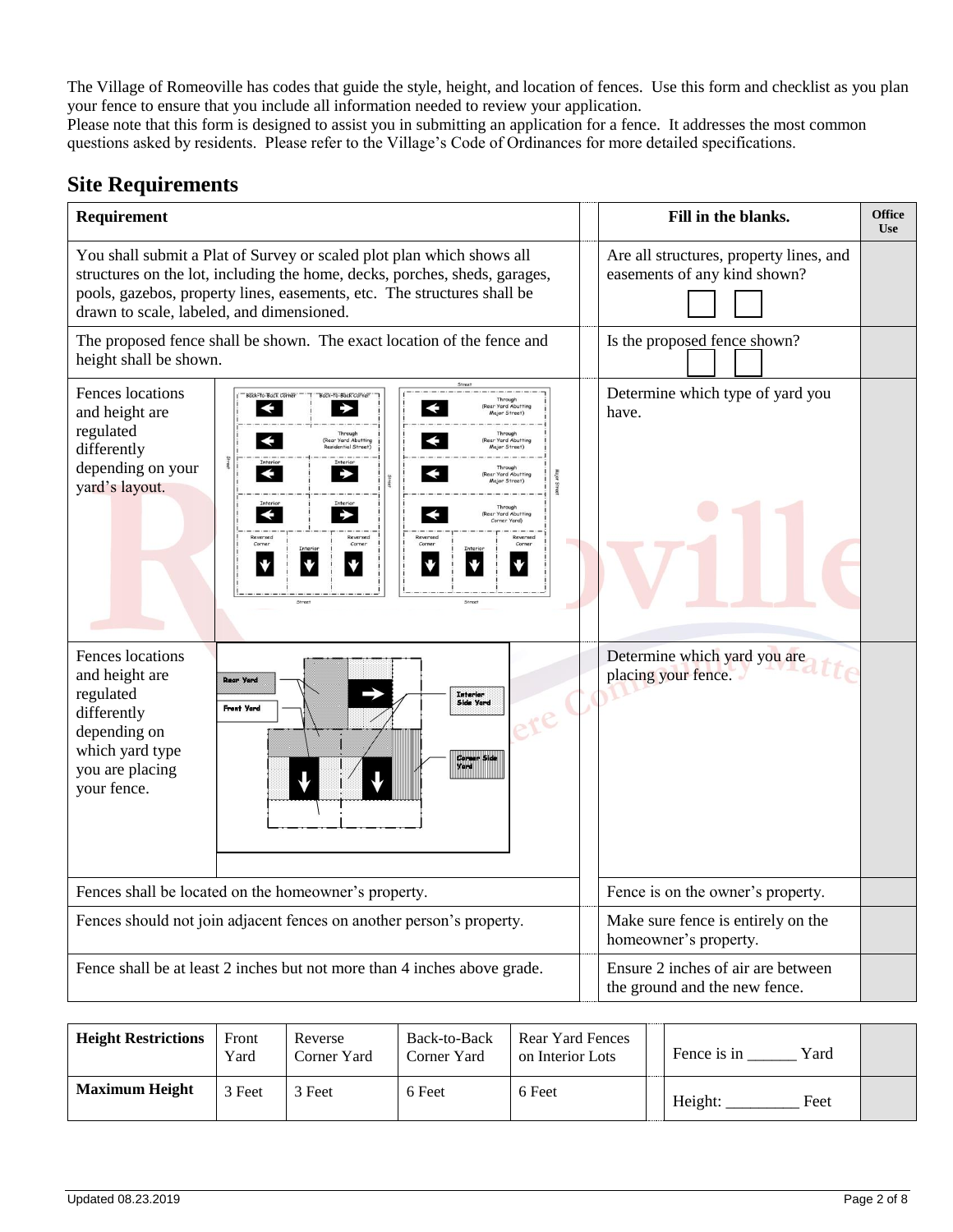| <b>Setback</b><br><b>Restrictions</b>                                                                                                                                                                              | Front<br>Yard | Reverse<br>Corner Yard | Back-to-Back<br>Corner Yard | <b>Rear Yard Fences</b><br>on Interior Lots | Fence is in Yard |  |
|--------------------------------------------------------------------------------------------------------------------------------------------------------------------------------------------------------------------|---------------|------------------------|-----------------------------|---------------------------------------------|------------------|--|
| <b>Minimum Setback</b>                                                                                                                                                                                             | $1$ Foot*     | 1 Foot                 | 1 Foot                      | None                                        | Height:<br>Feet  |  |
| *** No front yard fences shall run parallel to the front lot line. Fences are allowed<br>along the side lot line.                                                                                                  |               |                        |                             |                                             |                  |  |
| The village engineer has identified certain drainage easements in which no fence is<br>Check with staff to ensure<br>permitted due to flooding concerns.<br>any fence in not located in<br>one of these easements. |               |                        |                             |                                             |                  |  |

| Fence Style. Mark which style is being used. |                                                                                                                                                             |  | <b>Office</b><br><b>Use</b> |
|----------------------------------------------|-------------------------------------------------------------------------------------------------------------------------------------------------------------|--|-----------------------------|
| Semi Private / Spaced /<br>Open Fence        | A fence which has at least<br>1 inch of space between<br>the vertical members.                                                                              |  |                             |
| Solid Fence / Privacy<br>Fence               | A solid fence has less than<br>1 inch of space between<br>the vertical members.<br>*Privacy fences are not<br>permitted in utility &<br>drainage easements. |  |                             |
| <b>Picket Fence</b>                          | An open fence with spaces<br>between vertically-run<br>members (pickets).<br>Pickets may not exceed<br>three inches $(3")$ in width.                        |  |                             |
| Split-Rail Fence                             | An open fence with<br>horizontal members<br>running between vertical<br>posts.                                                                              |  |                             |
| <b>Shadow Box Fence</b>                      | A fence where vertical<br>members are alternated<br>on two different planes<br>creating the overall look<br>of a solid fence.                               |  |                             |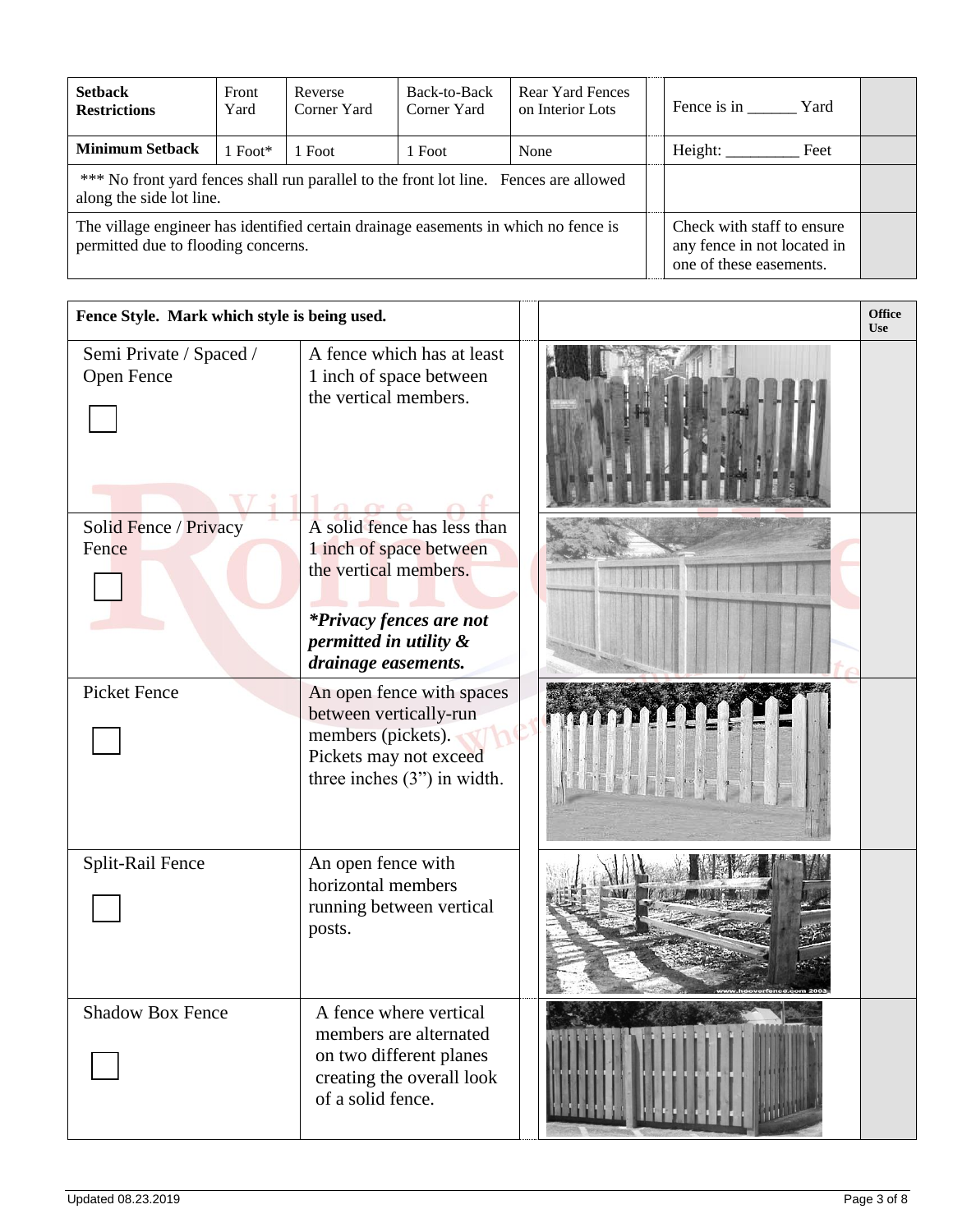| Chain Link / Cyclone<br>Fence | A fence constructed of<br>chain link fabric that is<br>finished at all edges.                                                                                                                                                                                                                                                      |  |
|-------------------------------|------------------------------------------------------------------------------------------------------------------------------------------------------------------------------------------------------------------------------------------------------------------------------------------------------------------------------------|--|
| Wrought Iron Fence            | An open fence<br>constructed of wrought<br>iron, other metal, PVC, or<br>anodized aluminum<br>possessing similar<br>aesthetic characteristics.                                                                                                                                                                                     |  |
| Hedge                         | Any group of plantings<br>designed so as to define a<br>property edge similar to<br>the function of a fence.                                                                                                                                                                                                                       |  |
| Wall                          | An open or a solid fence<br>constructed of masonry.<br>*Walls are not permitted in<br>drainage easements.                                                                                                                                                                                                                          |  |
| <b>Retaining Wall</b>         | Any wall designed or used to<br>change the grade of the yard<br>by creating a terrace or drop-<br>off, commonly used to<br>increase the level or useable<br>area of a yard. The term<br>retaining wall does not<br>describe decorative edgings<br>for planting beds, gardens or<br>trees not located within<br>drainage easements. |  |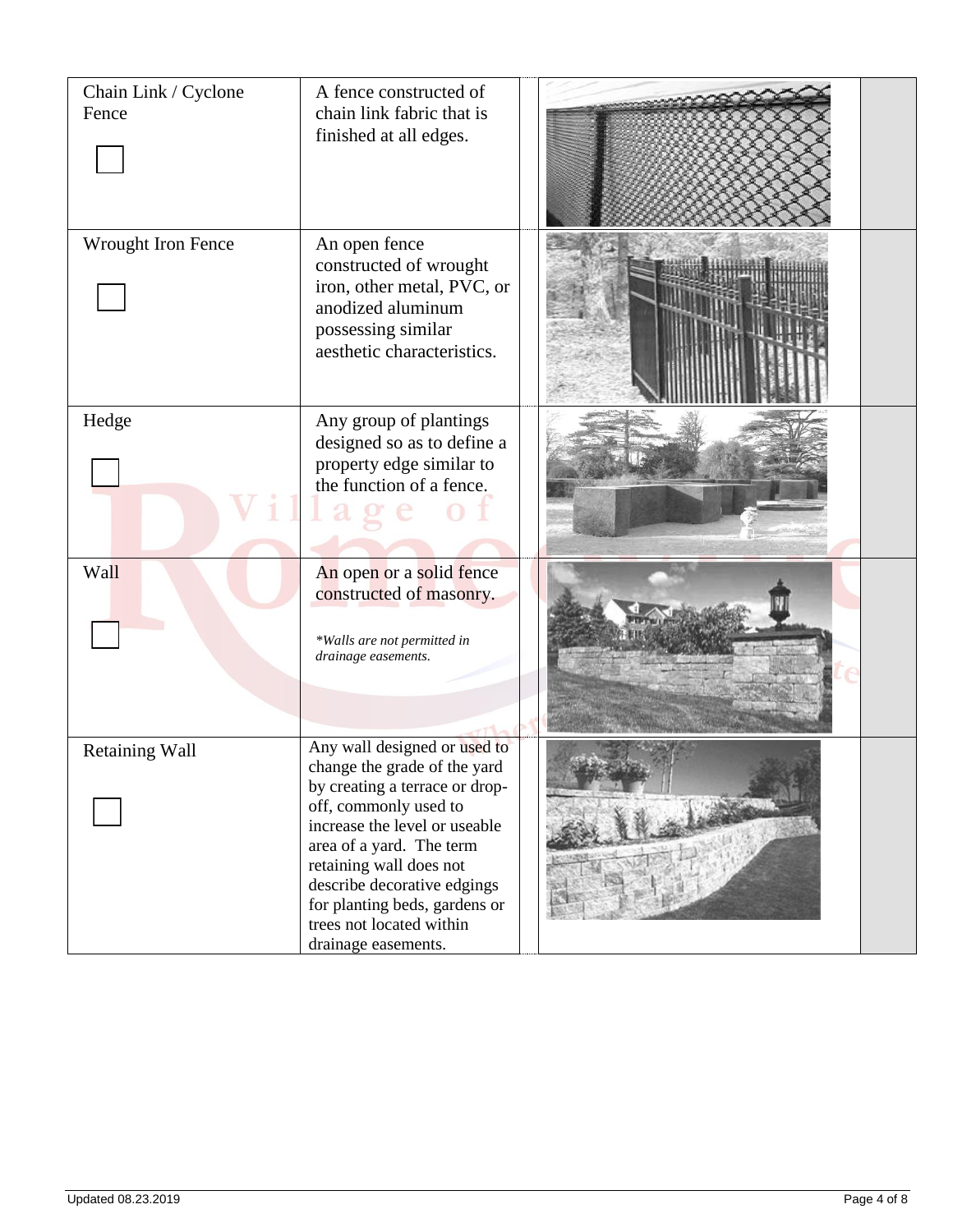| <b>Types of Fences Permitted</b>                                                                                                                                                                                                                                                                                 |                      |                            |                                           |                                                    |  |
|------------------------------------------------------------------------------------------------------------------------------------------------------------------------------------------------------------------------------------------------------------------------------------------------------------------|----------------------|----------------------------|-------------------------------------------|----------------------------------------------------|--|
|                                                                                                                                                                                                                                                                                                                  | <b>Front Yard</b>    | <b>Reverse Corner Yard</b> | <b>Back-to-Back</b><br><b>Corner Yard</b> | <b>Rear Yard Fences on</b><br><b>Interior Lots</b> |  |
| <b>Picket</b>                                                                                                                                                                                                                                                                                                    | Permitted            | Permitted                  | Permitted                                 | Permitted                                          |  |
| <b>Split-Rail</b>                                                                                                                                                                                                                                                                                                | Permitted            | Permitted                  | Permitted                                 | Permitted                                          |  |
| Privacy                                                                                                                                                                                                                                                                                                          | <b>Not Permitted</b> | Not Permitted              | Permitted*                                | Permitted*                                         |  |
| <b>Shadow Box</b>                                                                                                                                                                                                                                                                                                | Not Permitted        | Not Permitted              | Permitted*                                | Permitted*                                         |  |
| Chain Link /<br>Cyclone**                                                                                                                                                                                                                                                                                        | Not Permitted        | Not Permitted              | Not Permitted                             | Permitted                                          |  |
| <b>Wrought Iron</b>                                                                                                                                                                                                                                                                                              | Permitted            | Permitted                  | Permitted                                 | Permitted                                          |  |
| Hedge***                                                                                                                                                                                                                                                                                                         | Permitted            | Permitted                  | Permitted                                 | Permitted                                          |  |
| Not Permitted<br>Not Permitted<br>Permitted*<br>Permitted*<br><b>Walls</b>                                                                                                                                                                                                                                       |                      |                            |                                           |                                                    |  |
| ∗<br>Privacy fences and walls are not permitted in drainage easements.<br>$**$<br>Chain Link / Cyclone fencing shall be 11-guage wire or heavier.<br>***<br>The setback is determined by the distance between the trunk or stem of the shrub and the property line. The hedge<br>may not overhang a public walk. |                      |                            |                                           |                                                    |  |

# **Construction Requirements**

| Please read the requirements and place $a \checkmark$ in the column to the left to confirm that you understand.                                                                                                                                                                                                                                                                                                                                                                                                      | <b>Office</b><br><b>Use</b> |
|----------------------------------------------------------------------------------------------------------------------------------------------------------------------------------------------------------------------------------------------------------------------------------------------------------------------------------------------------------------------------------------------------------------------------------------------------------------------------------------------------------------------|-----------------------------|
| Provide a signed copy of the Village of Romeoville's Drainage Agreement.                                                                                                                                                                                                                                                                                                                                                                                                                                             |                             |
| Residential fence posts of any type shall be installed in a hole to a depth not less than forty-two (42) inches below<br>grade and a hole diameter not less than eight (8) inches. Commercial fence posts of any type shall be installed to a<br>depth not less than forty-eight (48) inches and a post diameter not less than twelve (12) inches. Commercial fence<br>posts of any type shall not be mechanically driven into the ground. An auger shall be used for the installation of<br>commercial fence posts. |                             |
| All water shall be siphoned out of the holes prior to setting the posts.                                                                                                                                                                                                                                                                                                                                                                                                                                             |                             |
| All piles of earth (soil) from each post hole shall be removed from the site before the issuance of a Certificate of<br>Occupancy.                                                                                                                                                                                                                                                                                                                                                                                   |                             |
| All work performed shall be in compliance with all of the relevant codes and standards adopted by the Village of<br>Romeoville                                                                                                                                                                                                                                                                                                                                                                                       |                             |
| The bottom of the fence shall be not less than two $(2)$ inches above grade and not greater than four $(4)$ inches above<br>grade.                                                                                                                                                                                                                                                                                                                                                                                   |                             |

 $\sum_{i=1}^{n}$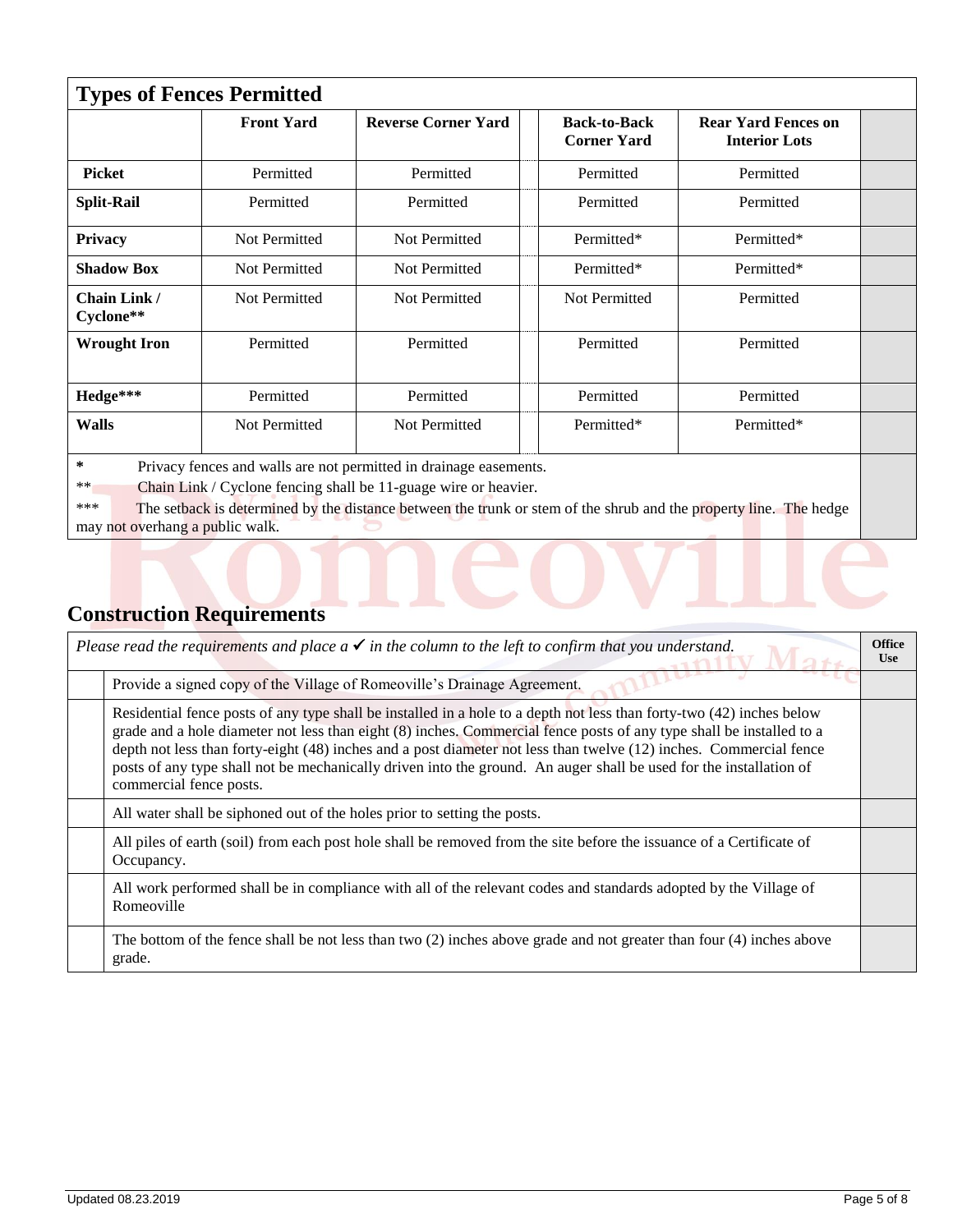## **DRAINAGE AGREEMENT VILLAGE OF ROMEOVILLE DEPARTMENT OF COMMUNITY DEVELOPMENT**

Please Print

| (Homeowner)                                                                                                                                                                                                                       | ______________, realize that it is my responsibility to ensure that                             |
|-----------------------------------------------------------------------------------------------------------------------------------------------------------------------------------------------------------------------------------|-------------------------------------------------------------------------------------------------|
| so that it does not impede or alter the surface water drainage of the property upon which                                                                                                                                         |                                                                                                 |
| the fence is constructed or any adjoining property. I, _________________________<br>further realize that construction of any improvement, including a fence, on a utility or                                                      |                                                                                                 |
| drainage easement is a privilege, not a right, and that a fence is placed on the easement                                                                                                                                         |                                                                                                 |
| at the homeowner's risk. I, <b>A &amp; C O I</b> , also authorize the<br>Village Of Romeoville or its authorized agents to remove, relocate or alter any fence that                                                               |                                                                                                 |
| I construct at the state of the state of the state of the state of the state of the state of the state of the<br>(Address of Applicant)<br>is determined to impede or alter the surface water drainage of the property upon which | in the event that such fence                                                                    |
|                                                                                                                                                                                                                                   | the fence is constructed or any adjoining property. If the fence needs to be removed to a there |
| obtain access to utilities or for the maintenance of drainage for any reason, the                                                                                                                                                 |                                                                                                 |
| Village of Romeoville is not responsible for replacement or repair of the fence or any other                                                                                                                                      |                                                                                                 |
| homeowner's improvements located within the easement."                                                                                                                                                                            |                                                                                                 |

\_\_\_\_\_\_\_\_\_\_\_\_\_\_\_\_\_\_\_\_\_\_\_\_\_\_\_\_\_\_\_\_\_\_\_\_ \_\_\_\_\_\_\_\_\_\_\_\_\_\_\_\_\_\_\_\_\_ Signature of Homeowner Date

**Post holes cannot be placed over storm drain pipes. If a post hole is above a drain pipe – the post hole shall be moved away from the pipe before calling for inspections. Please check inlet alignment prior to digging post holes.**

 $\overline{S}$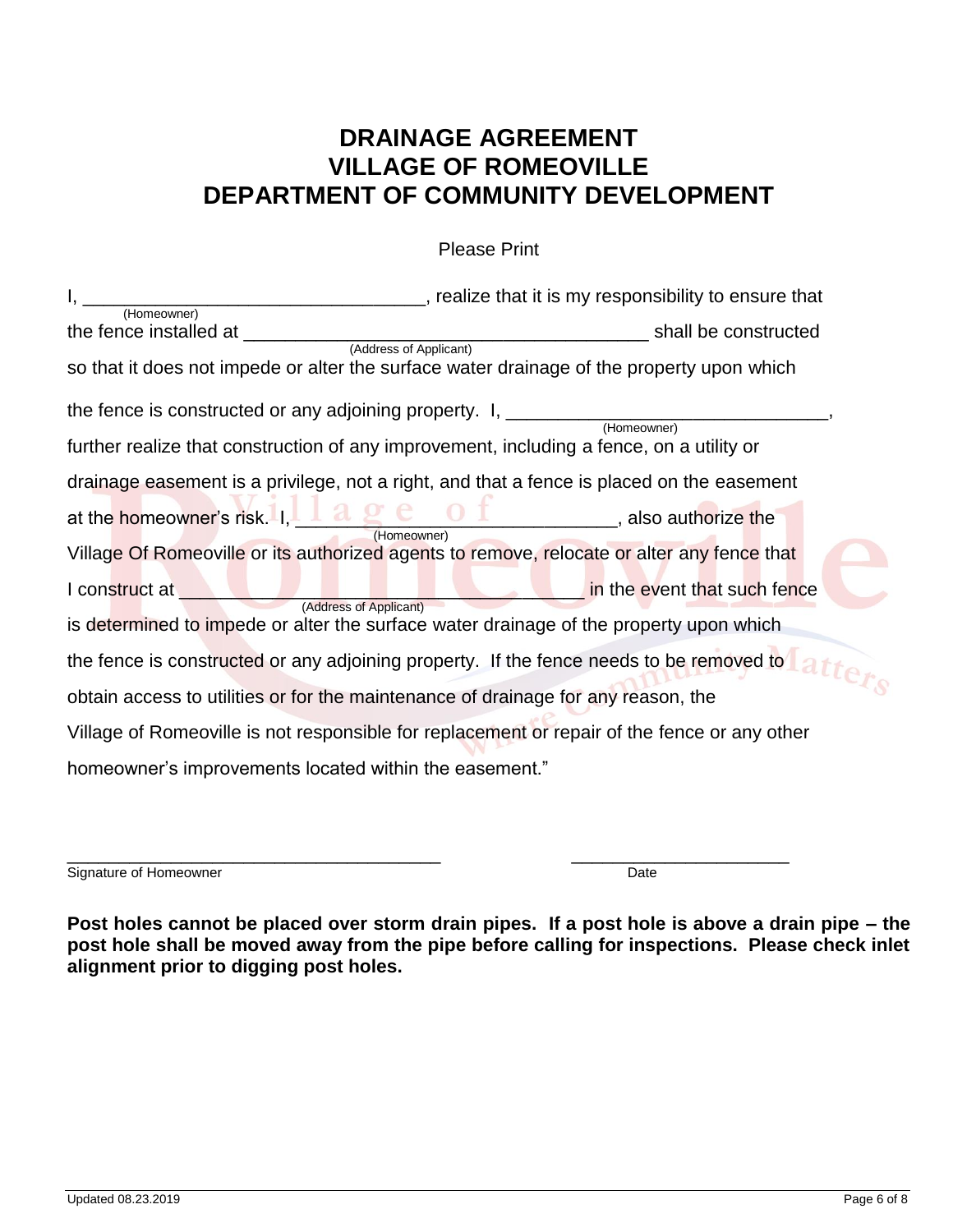### **Permit & Inspection Requirements**

| <b>Office</b><br>Please read the requirements and place $a \checkmark$ in the box to the left to confirm that you understand and agree.<br><b>Use</b> |                                                                                                                                                                                                                      |  |  |  |
|-------------------------------------------------------------------------------------------------------------------------------------------------------|----------------------------------------------------------------------------------------------------------------------------------------------------------------------------------------------------------------------|--|--|--|
|                                                                                                                                                       | The Building Permit shall be posted in the building's window where it can be seen from the street.                                                                                                                   |  |  |  |
|                                                                                                                                                       | Each phase of construction shall be inspected and approved by the Village of Romeoville prior to proceeding to the<br>next stage of construction.                                                                    |  |  |  |
|                                                                                                                                                       | A FINAL INSPECTION SHALL BE PERFORMED WHEN THE FENCE HAS BEEN INSTALLED. Once<br>the inspection passes, a Certificate of Compliance will be issued.                                                                  |  |  |  |
|                                                                                                                                                       | All inspections shall be scheduled at least 5 days in advance by calling (815)886-7200 or by emailing<br>building inspections @ romeoville.org. Your permit number shall be provided when inspections are scheduled. |  |  |  |
|                                                                                                                                                       | Failure to call for required inspections may result in a "STOP WORK ORDER".                                                                                                                                          |  |  |  |
|                                                                                                                                                       | Should you fail an inspection, a re-inspection fee shall be paid before continuing work and before scheduling<br>another inspection. <b>INVOICED AFTER 5 DAYS.</b>                                                   |  |  |  |
|                                                                                                                                                       | The project shall start within ninety (90) days from the date the permit is issued and completed within one hundred<br>and eighty (180) days.                                                                        |  |  |  |

I hereby declare that I have read and understood this application. The above information and any attachments are correct. I agree, that in consideration of and upon issuance of a building or use permit, that I am allowed to do such work as herewith applied for, and that such premises shall be used only for such purposes as set forth above.

I hereby certify that I am the owner of record of the named property, or that the proposed work is authorized by the owner of record and that I have been authorized by the owner to make this application as his authorized agent and I agree to conform to all applicable laws of this jurisdiction. In addition, if a permit for work described in this application is issued, I certify that the code official or the code official's authorized representative shall have the authority to enter areas covered by such permit at any reasonable hour to enforce the provisions of the code(s) applicable to such permit.

| Signature of Applicant: | Date: |  |
|-------------------------|-------|--|
|                         |       |  |
|                         |       |  |